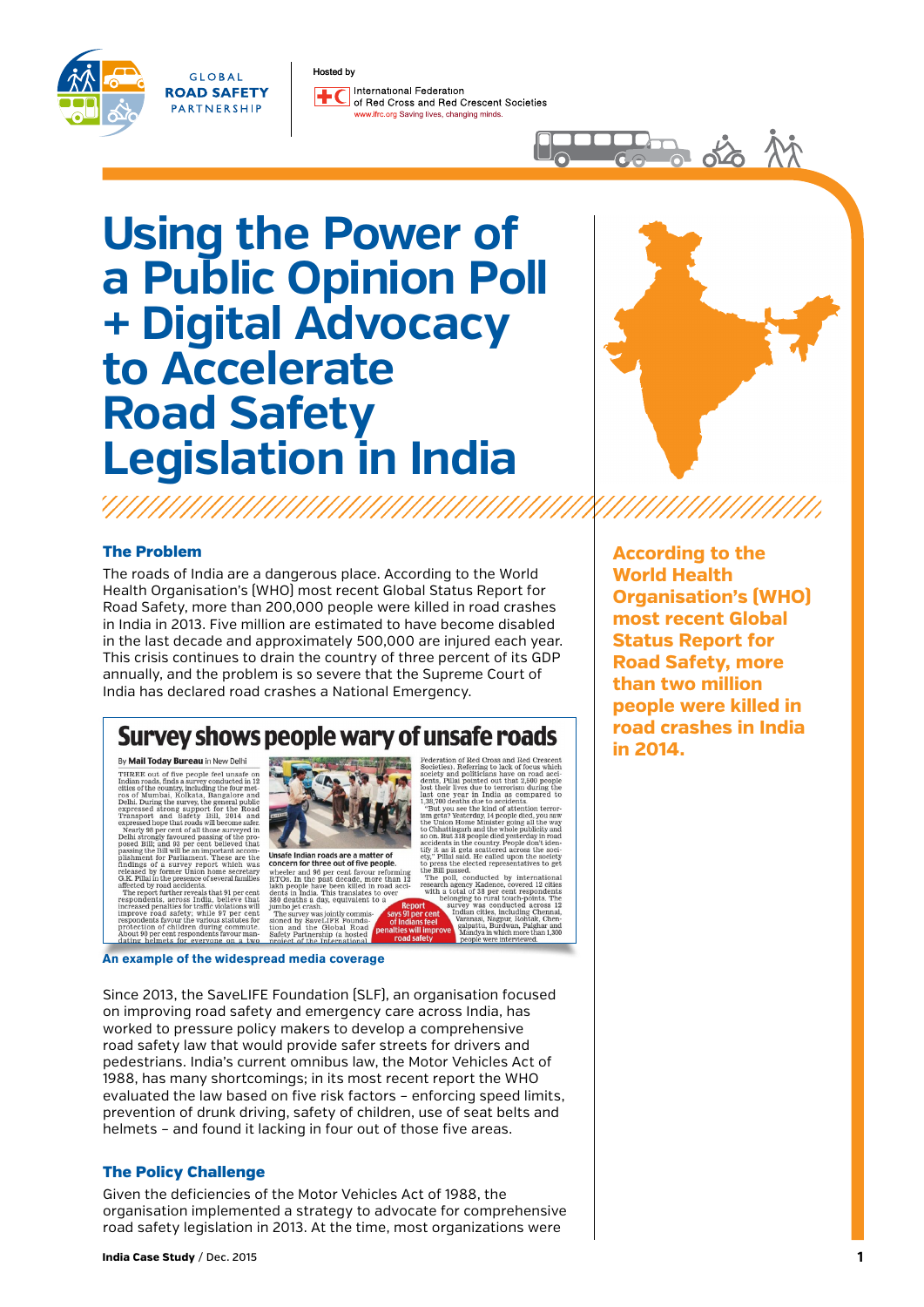



Hosted by International Federation of Bed Cross and Bed Crescent Societies w.ifrc.org Saving lives, changing minds.

## **Using the Power of a Public Opinion Poll + Digital Advocacy to Accelerate Road Safety Legislation in India**

advocating to amend the Motor Vehicles Act of 1988, but SLF focused on bringing attention to the need for a more comprehensive law. By late 2014, the organization had convinced policy makers to introduce omnibus road safety legislation and they invited SLF to help draft it.

While drafting of the bill represented major progress, policy maker support and subsequent passage in Parliament remained uncertain. SLF believed they had public opinion on their side, but they needed a credible way to demonstrate that support to Parliament and sway Parliamentarians to support this legislation, which was much stronger than the previous law. With the legislation at a critical juncture, SLF strategized about how they could measure public opinion and use it to keep pressure on policy makers to vote the bills into law.

### The Tactics

SLF decided to conduct a public opinion poll to help rally support for the legislation in Parliament. Public opinion polls, or surveys, include carefully designed questions to the public, or segments of the public, with the answers intended to measure the opinions of a population. To be credible, polls must be carried out in a neutral and unbiased



**Save Life Foundation created a range of infographics to highlight the poll results on social media**

**To be credible, polls must be carried out in a neutral and unbiased way, preferably by an independent third party. When implemented in this way and disseminated effectively, they can produce data that is very powerful in swaying decision makers.** 

 $\frac{1}{2}$   $\frac{1}{2}$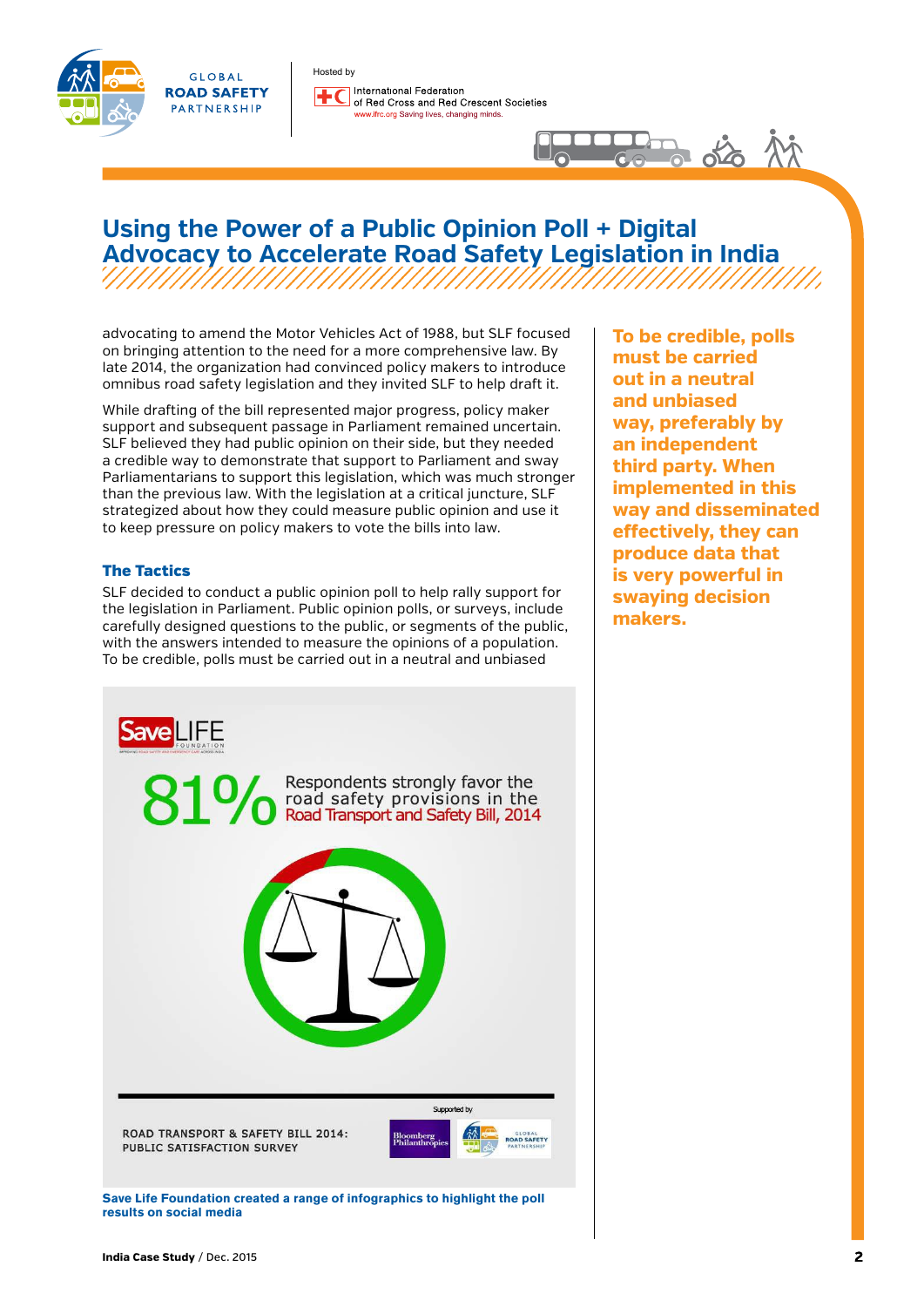

**GLOBAL ROAD SAFETY** PARTNERSHIP

Hosted by International Federation  $+$  $\epsilon$ of Red Cross and Red Crescent Societies w.ifrc.org Saving lives, changing minds.

## **Using the Power of a Public Opinion Poll + Digital Advocacy to Accelerate Road Safety Legislation in India**

**▪ Protection for children during commute:** 97% of respondents said they would favor protection for children during commute in the

**▪ Reforming Regional Transport Offices:** 96% of respondents say they favor reforming RTOs to make it easier, more efficient and corruption-free to obtain a driver's license. **▪ Increasing penalties:** 91% of respondents believe that increased penalties for road safety violations will improve road safety









**Press Release**

#### **Poll shows overwhelming public support for new Road Safety Bill**

**Key highlights**

new law.

81% respondents strongly favor the passage of the Bill 90% believe passing the Bill will be a major accomplishment for Parliament

**New Delhi, December 3rd, 2014** – In a poll jointly commissioned by SaveLIFE Foundation and the Global Road Safety Partnership (a hosted project of the International Federation of Red Cross Red Crescent Societies), with support from Bloomberg Philanthropies, the general public has expressed strong support for the<br>Road Transport and Safety Bill, 2014. The<br>report titled, "Road Transport & Safety<br>Bill 2014: Public Satisfaction Survey" was released earlier today by Former Union Home Secretary Mr. G.K. Pillai in the presence of several families affected by road accidents. The Poll conducted by international research agency Kadence Research covered 12 cities with a total of 38% respondents belonging to rural touchpoint



#### CHECKLIST: **Conducting a poll to gauge public opinion**

 $\frac{1}{100}$  of  $\frac{1}{100}$ 

- 1. Identify which areas of your issue could be strengthened by public opinion research. You'll want the poll to be specific and the area of interest to be verifiable.
- 2. Set a clear objective for the poll. Start with the end in mind, as this will help you develop the poll's methodology and format.
- 3. Work with an independent third party to design and administer the poll. This will ensure the data you gather is credible and scientifically valid.
- 4. Develop a clear dissemination strategy for the results. Utilize multiple platforms – consider both traditional and social media – to inform and engage the public and policymakers.

**Want to learn more? You can find other resources for advocates at [www.grsproadsafety.org](http://www.grsproadsafety.org/what-we-do/road-safety-advocacy)**

**81 %** of all respondents **"strongly favor"** passing of the proposed road safety Bill and **90 %**<br>believe that passing the Bill will be an **important accomplishment for the Indian Parliament**.

In the past decade, more than 12 lakh people have been killed in road crashes in India. This translates to over 380 deaths a day, equivalent to a jumbo jet crash. Survey findings also revealed<br>that **3 out of 5 respondents** feel **unsafe** while traveling on Indian roads as **drivers, pedestrians or passengers**.

In addition to showing overall support for the Bill, **98%** of the respondents also favor several specific provisions in the Bill. These include making it mandatory for all drivers to be trained before getting a license, protection for children during commute, increased electronic enforcement and heavy penalties for not complying with traffic laws, and making it mandatory for all two wheeler riders to wear helmets.

**Mr. G.K. Pillai, Trustee of SaveLIFE Foundation** stated that, "India's sole road safety law, the Motor Vehicles Act, 1988, has not been able to keep pace with the exponential growth of motor vehicles in the last two decades and consequent increase in road fatalities. It is time that India gets a road safety law which is comprehensive, inclusive, protects Vulnerable Road Users and provides a structured approach to Road Safety"

**The press release Save Life Foundation released to launch the poll results**

way, preferably by an independent third party. When implemented in this way and disseminated effectively, they can produce data that are very powerful in swaying decision makers.

For SLF, the poll was one tactic within a broader advocacy strategy that also included traditional media, dissemination of reports, and digital advocacy. In India, online and social media tools provide an effective way to widely share information and demonstrate public opinion to decision makers. To support the new legislation, SLF planned to implement a poll and then use traditional and digital advocacy tools to broadcast the results.

The SLF poll – the "Public Satisfaction Survey" – coincided with the public release of the initial draft of the Bill, while it was waiting to be introduced into Parliament. The poll, carried out by international research agency Kadence Research, surveyed 1300 people in 12 cities across India.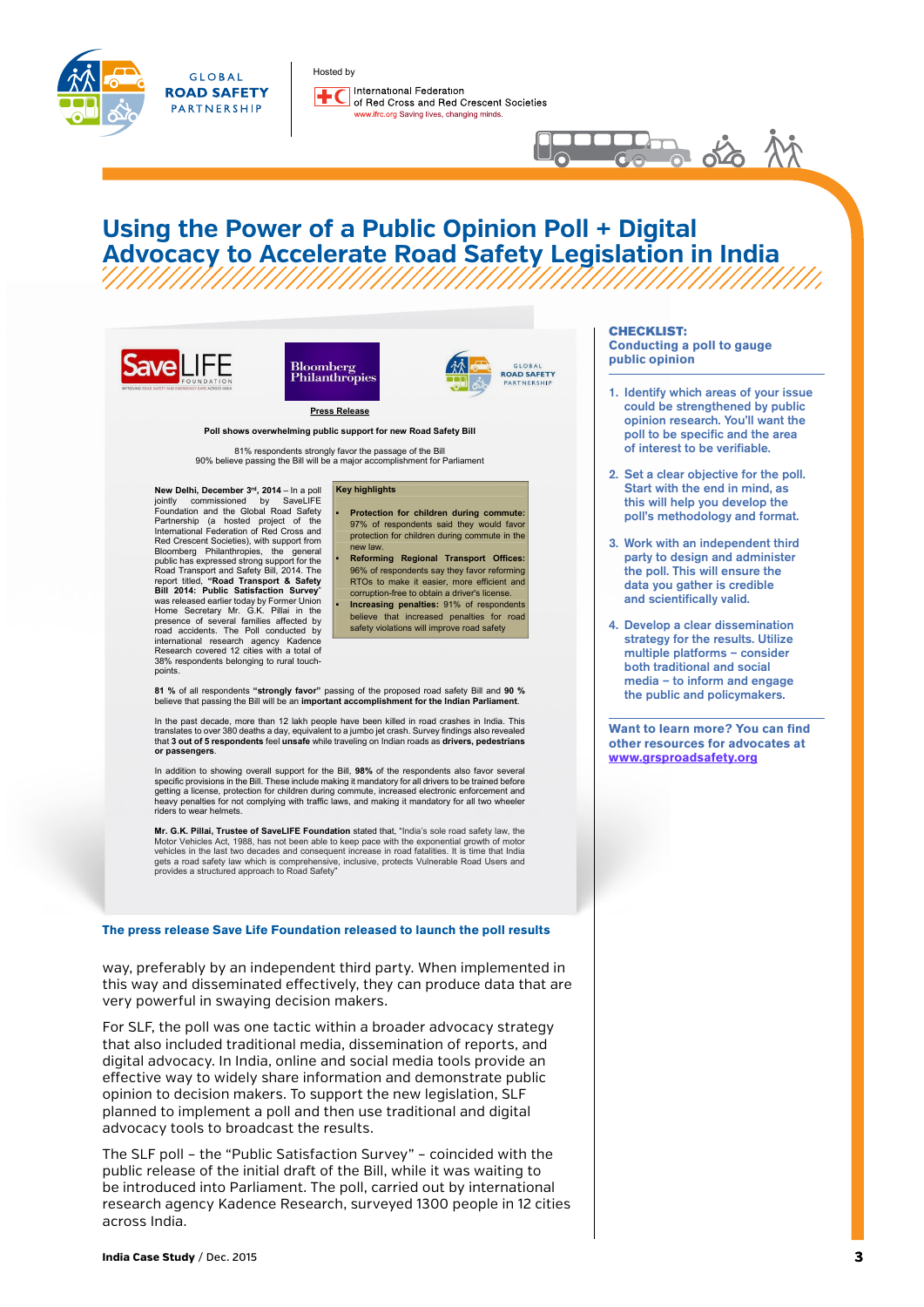



Hosted by International Federation of Red Cross and Red Crescent Societies wifrc.org Saving lives, changing minds.

### **Using the Power of a Public Opinion Poll + Digital Advocacy to Accelerate Road Safety Legislation in India** ,,,,,,,,,,,,,,,,,,,,,,,,,,,

Survey findings indicate that 3 out of 5 respondents currently felt unsafe while travelling on Indian roads. The results show strong public support for the bill, with 81 % of all respondents "strongly favoring" passage of the proposed road safety Bill and 90 % indicating they believe that the Bill's passage would be an important accomplishment for the Indian Parliament. In addition to expressing overall support, 98% of the respondents also favour several specific provisions in the Bill – including mandatory training for all drivers, protection for children during commutes, increased electronic enforcement and heavy penalties for not complying with traffic laws, and mandatory helmets for all two wheeler riders.

Based on the analysis of the data, SLF packaged and disseminated the results widely. First, they created infographics that summarized the report, drafted press releases that showcased the results in a compelling way, and developed social media messages that specifically targeted policy makers and influencers as well as the general public. They then used the SLF website, Facebook, and twitter to disseminate those materials and messages. On Twitter, they used the hashtag #roadsafetybill, and at the SLF website, users could share the poll results through more than 30 apps and social media platforms.

Through this campaign, millions of people – including key target Parliamentarians and influencers – mobilized around the draft of the new road safety bill. In addition to giving supportive policy makers the evidence they needed to publicly champion the bill, the survey also allowed SLF to advocate with the opposition by demonstrating the public's clear support for the issue.

**SLF timed their poll – the "Public Satisfaction Survey" – to coincide with the public release of the initial draft of the Bill, while it was waiting to be introduced into Parliament.** 

**Po** oto